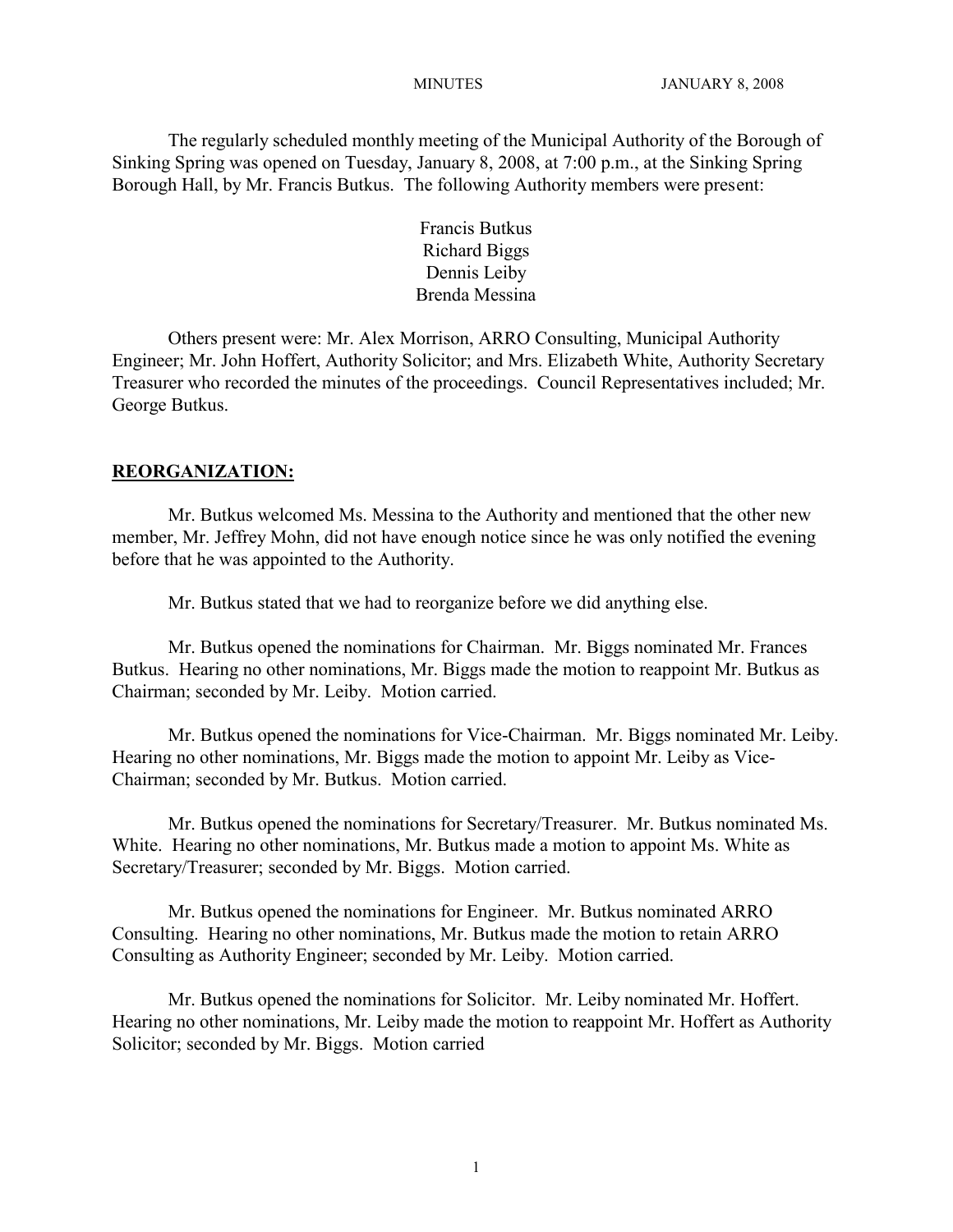## **APPROVAL OF MEETING MINUTES:**

Mr. Butkus asked if everyone had a chance to look over last months meeting minutes and if there were any errors or corrections. Mr. Butkus stated that there was one correction on the second page which Ms. White stated that she would correct. Mr. Leiby made a motion to accept the December 11, 2007 minutes with the correction; seconded by Mr. Biggs. Motion carried.

## **ENGINEERS REPORT:**

Mr. Morrison presented the Engineers Report dated January 8, 2008. Copy attached.

### Sewer System Infiltration and Inflow Project:

Mr. Morrison stated that a Notice to Proceed was issued to both contractors on the project on December 12, 2007.. He mentioned that there was a Pre-Construction meeting on January 2, 2008, which began the construction time. He stated that substantial completion for the job is slated for March 3, 2008 with final completion on April 2, 2008. He mentioned that shop drawings have been submitted by Wexcon and that a copy of the HOP was forwarded to Wexcon. He stated that Wexcon began work on January 7, 2008 on Broad Street which included digging up and repairing the laterals.

Mr. Butkus mentioned that George has down there today talking to John Hart. He stated that if the weather holds out they should be wrapping things up on Broad Street tomorrow.

Mr. George Butkus mentioned that the contractor never contacted the Borough to let them know when they were going to begin work and that the residents were given very short notice as to when they would not be able to use the sewer. Mr. Morrison stated that they did question Wexcon about that today. He stated that at the pre-construction meeting they were directed to provide at least 48 working hours of notice before going out there. He stated that Wexcon only notified them on Friday and ARRO had to scramble and hand delivered letters to the individual home owners on the street so that they were aware of what was coming.

Mr. Butkus stated that Liz Sloan, who lives on Broad Street, complained at the Council meeting last night because she was not notified and a pile of stone was dumped in the street in front of her house. Mr. Morrison stated that he was made aware of that this morning and that it has been moved.

Discussion ensued as to the time frame of the notification to the Borough about cutting into the street.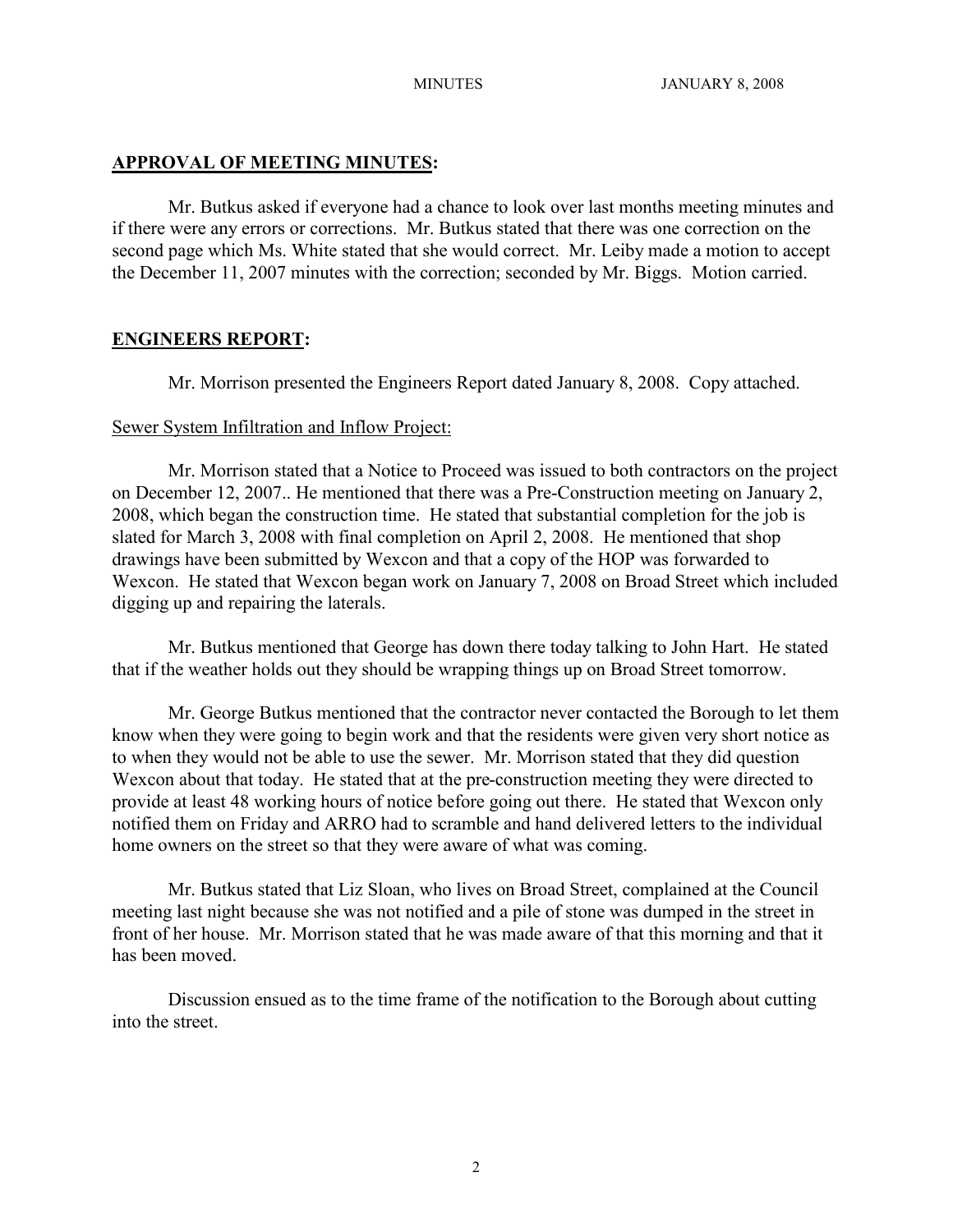## **ENGINEERS REPORT: (Cont.)**

Lengthy discussion ensued on changes in use and apartment conversions requiring review of sewer capacity.

Mr. Biggs stated that what we have is a communication problem between the Borough Council and the Authority and information not being shared. Mr. Hoffert suggested a letter be sent to Council asking them to consider an Ordinance or Resolution to require any individual making an application for a building permit to respond to the use intended, whether it be an apartment building or a commercial activity, and require a check by the building inspector initially and then referring it to the Authority to check with their engineer in the event something like that occurs. He stated that it is something that could be passed by very innocently and we are going to lose a lot of capacity.

Discussion ensued concerning garbage disposals and grease in the lines.

Mr. Biggs made a motion to have Mr. Hoffert draft a letter to Mr. Fitzpatrick and copy the Borough Council requesting capacity questions on Building Permit Applications; seconded by Ms. Messina. Motion carried.

### Mountain Home Road Sanitary System Additions Project:

Mr. Morrison stated that substantial completion is slated for March 10, 2008 with final completion being set for April 19, 2008. He stated that work did resume on the site with the gravity sewer being installed. He stated that the pump station is scheduled for delivery in the next week.

Mr. Morrison mentioned that E. Kuser Inc. has submitted Payment Application No. 1 in the amount of \$18,241.43. He stated that ARRO has reviewed the application and recommends payment. Mr. Leiby made a motion to pay E. Kuser \$18,241.43 for Payment Application No. 1; seconded by Mr. Biggs. Motion carried.

Ms. Messina question what this project was because she thought the it was finished. Mr. Morrison explained that there were two phases to the project and also that the Borough had its own project there with the storm water.

### Wastewater Treatment Plant Project:

Mr. Morrison mentioned again that a "special study" is needed which needs to be adopted by the Borough. He stated that because of that the Borough has elected to have a third part (BCM Engineer's) review the project. He stated that ARRO has been submitting information to BCM.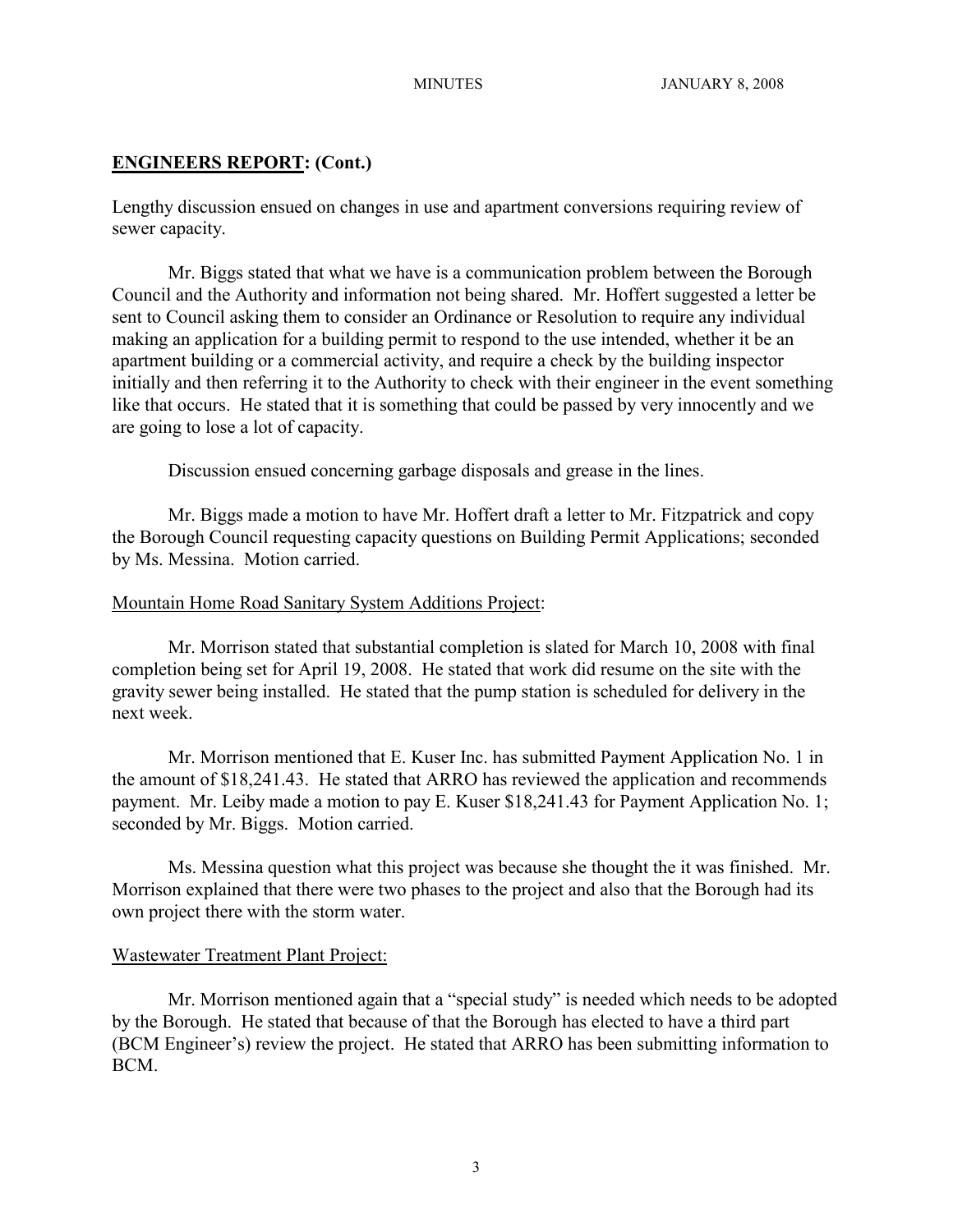# **ENGINEERS REPORT: (Cont.)**

#### Wastewater Treatment Plant Project:

Mr. Morrison mentioned that when you do a construction project like this, and you are going to do a structural design, you need a geotechnical report. He stated that the geotechnical report is when they go in and do the soil borings. He stated that Earth Engineering Inc. has completed the prior geotechnical reports for the Authority. He stated that ARRO does not do soil borings, so Earth Engineering Inc. provides the report and ARRO does the design based on the report. He stated that with the Authority's concurrence he will solicit scope, schedule and budget from Earth Engineering Inc. for the Authority's review.

Mr. Leiby made a motion to have Mr. Morrison contact Earth Engineering Inc. to get the scope, schedule and budget; seconded by Mr. Biggs. Motion carried.

Mr. Biggs asked, as a Borough resident, at what cost is this BCM review. Mr. Morrison stated that he does not know what their price is but he would not think that it would be more than \$10,000.00. Mr. Morrison stated that the Borough elected to take this on because he believes that they wanted reassurance that we are doing the right thing. Discussion ensued.

#### Hull Street Apartments - Planning Module:

Mr. Morrison mentioned that there was a willingness to serve letter prepared which did contain a condition concerning the hydraulic overload condition on Columbia and Penn Avenues. It states that the overload situation must be mitigated in some fashion. He mentioned that the letter was dated January 8, 2008. Mr. Butkus gave an explanation of what Mr. Grande is looking to do and where the overload situations are. Mr. Morrison explained that Mr. Grande needed the willingness to serve letter prior to going to the Zoning Hearing Board. He stated that if the Zoning Hearing Board shots the project down then there will be no project and we won't have to worry about it. He stated that ultimately a decision has to be made as to what we are going to do with these pipes.

#### Traditions at Sinking Spring Development:

Mr. Morrison mentioned that Traditions did submit revised sewer drawings and that ARRO is in the process of reviewing them. He also mentioned that there is still some information that they need to get and that they may need to have a meeting with them.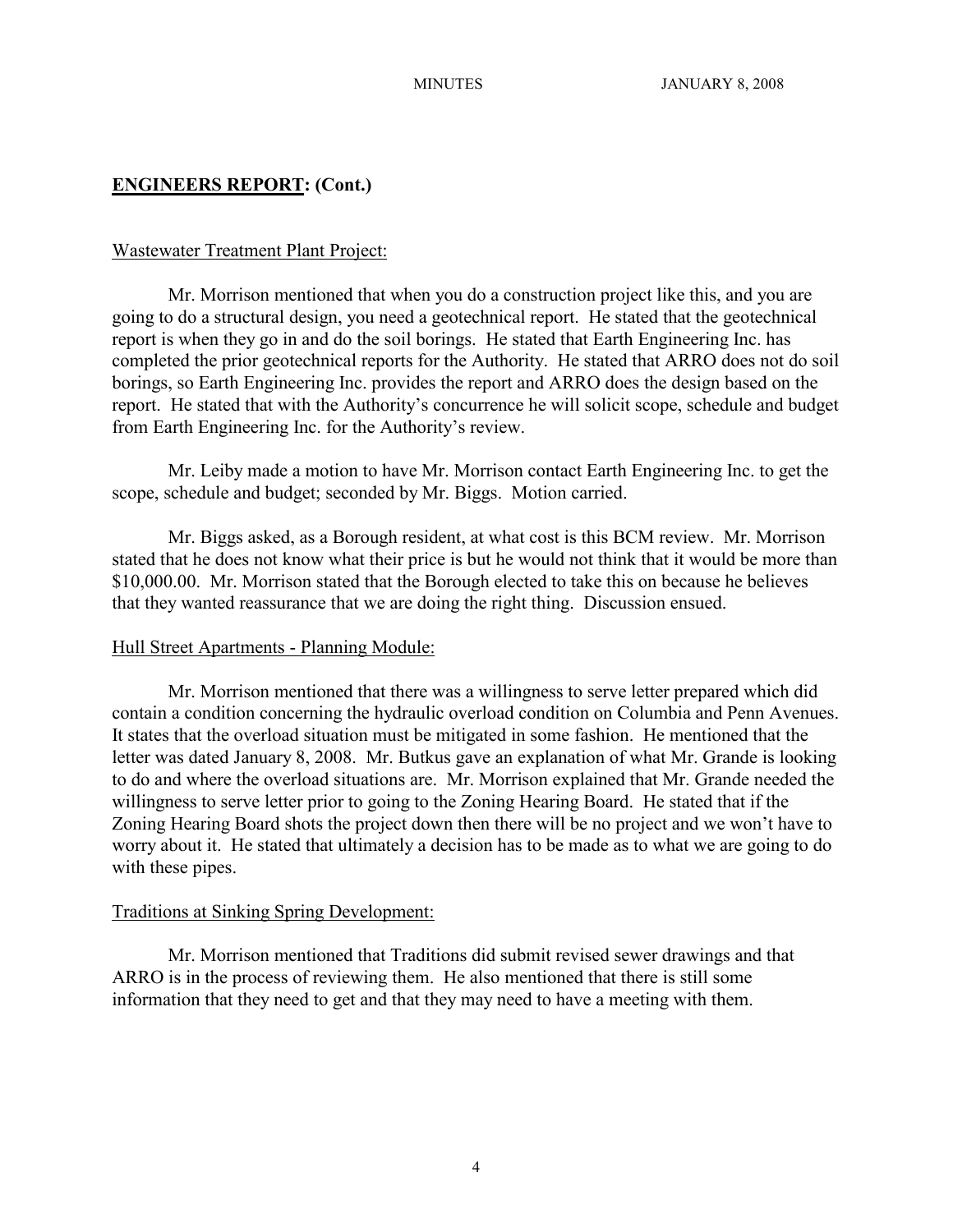### **ENGINEERS REPORT: (Cont.)**

#### Infiltration and Inflow Study:

Mr. Morrison mentioned that this is an old item and that the study was completed. He mentioned that the contractor's request for payment was denied due to missing information. He stated that ARRO has sent a letter to ADS with the numbers that ARRO could justify and basically told them that we will pay them the contract amount less the value they have been paid to date if they finalize their application for payment and give us a contractors release of liens. He stated that he believes that once ADS gets the letter they will fix the problem. He stated that ADS is due about \$95,000.00.

#### Sewer System Capacity Limitations:

Mr. Morrison stated that a letter has been received from Alcon in response to ARRO's December 4, 2007 letter regarding discharge to the sewer. He stated that based on historical flow data, Alcon has reduced water usage since 2006. He stated that he has attached two pages, one a tabular form and the other a graph showing Alcon's water usage as provided by Pennsylvania American Water. He stated that he has spoken to a representative from Alcon and that they are willing to meet with us and go over the capacity concerns. Discussion ensued.

Mr. Butkus stated that we should set up a meeting with representatives of Alcon for sometime in the next two weeks.

### **JOHN HOFFERT:**

Mr. Hoffert stated that he spoke with Ms. Masano yesterday relative to South Heidelberg's agreement. He stated that he tried to contact Mr. Fitzpatrick concerning the revisions that he was doing to that agreement. Mr. Butkus asked which agreement that was. Mr. Hoffert stated that the one that Mr. Fitzpatrick has is the one between the Borough of Sinking Spring, the Township of Spring and the Municipal Authority. Mr. Butkus stated that he had spoken to Mr. Fitzpatrick last night and that the agreement is with Mr. Lillis. Mr. Hoffert stated that he still had not received the final draft yet. He stated that Mr. Fitzpatrick told him that we are good with Ms. Masano and we are good with Lower and Spring is where the hold up is. Mr. Hoffert stated that he would like to see Mr. Butkus and the Authority execute the one with South Heidelberg because it was a final draft and is ready to go. He stated that if the Borough is all right with it, and apparently they are, we are ready to go with that. He mentioned that South Heidelberg is the one were we have the three zones to get corrected. Mr. George Butkus stated that the Borough has not executed any of those agreements because conditioned upon that being executed is Spring's acceptance of the conditions in it because they will be the ones officially assuming the responsibility of treating it.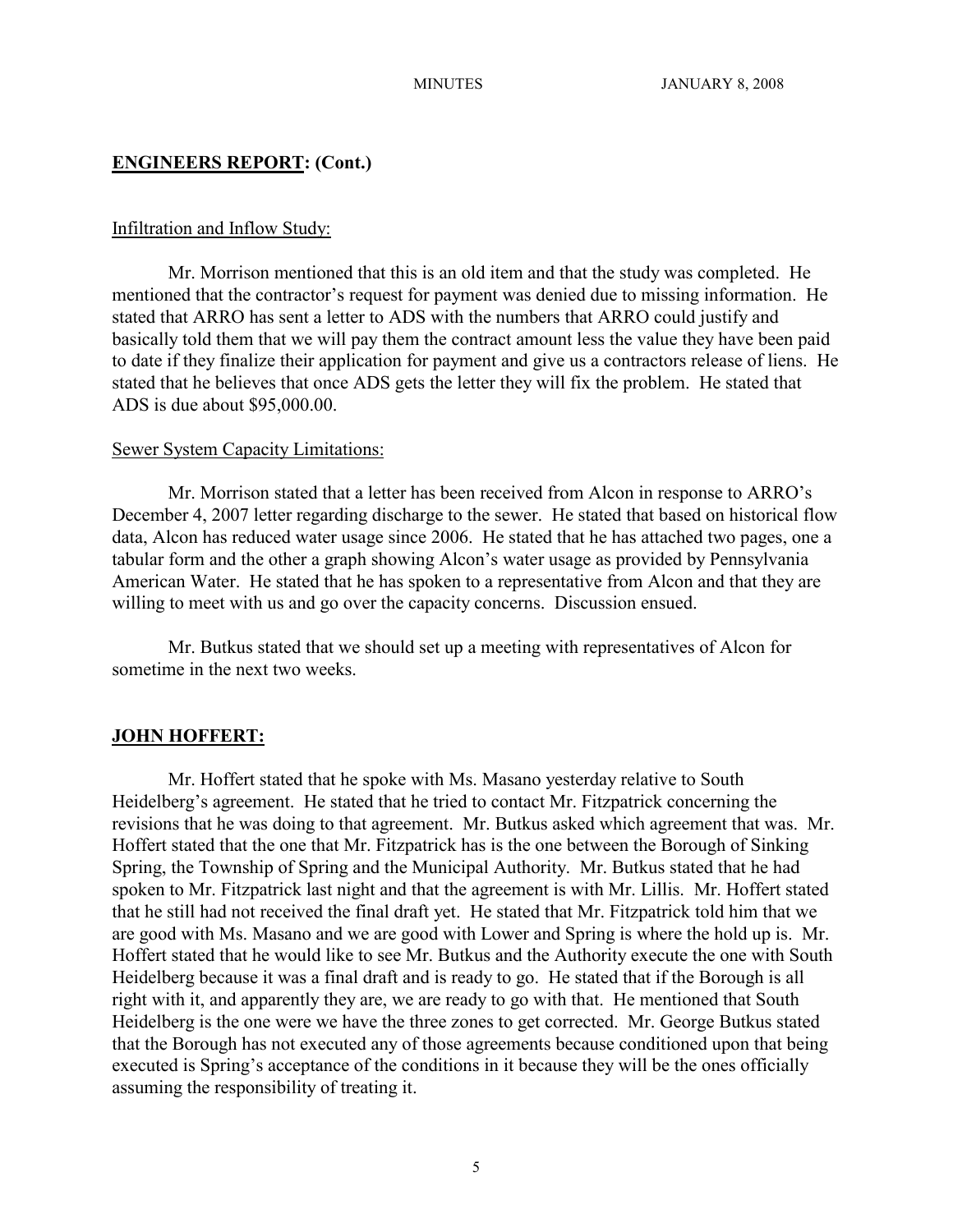## **JOHN HOFFERT: (Cont.)**

Mr. Hoffert stated that to save time he would like to see the Authority authorize Mr. Butkus to execute the agreement conditioned upon the Borough's approval because we do not have any issues with the one with Ms. Masano at this point. He stated that he can't speak for the one that Mr. Fitzpatrick has because he has not seen the final draft. Mr. Leiby made the motion; seconded by Mr. Biggs. Motion carried

## **FRANCIS BUTKUS - CHAIRMAN:**

Mr. Butkus mentioned that we received a copy of the Municipal Authority's Act from PMAA. He stated that we can purchase more copies for \$25.00 a piece or \$18.00 a piece if you order five or more. Mr. Butkus asked if anyone had ever read the Municipal Authority's Act. Mr. Butkus stated that it would be wise for every Authority member to have one. It was decided that the Authority should order six more copies. Mr. Leiby suggested that the Council members should also have them. Mr. George Butkus stated that he would ask his committee if Council would like to order any copies and get back to Ms. White tomorrow.

Mr. Butkus asked for a motion to order the six copies for the Authority. Ms. Messina made the motion; seconded by Mr. Biggs. Motion carried.

# **APPROVAL OF BILLS:**

Mr. Butkus stated that we have four bills from ARRO Consulting totaling \$8,850.80. Motion was made by Mr. Leiby to pay the bills; seconded by Ms. Messina. Motion carried.

Mr. Butkus stated that we have a bill from the Reading Eagle in the amount of \$50.00 for advertising the meeting change for 2008. Motion was made by Mr. Leiby to pay the bill; seconded by Ms. Messina. Motion carried.

Mr. Butkus stated that we have two bills from Mr. Hoffert. One for services rendered through January 8, 2008 in the amount of \$250.00 and one for expenses insured for recording the Right of Way Agreements for Mt. Home Road in the amount of \$163.00. Mr. Leiby made a motion to pay Mr. Hoffert's bills in the amount of \$413.00; seconded by Mr. Biggs. Motion carried.

Mr. Butkus stated that we have a bill from Ms. White in the amount of \$200.00 for services rendered for December 2007. Motion was made by Mr. Biggs to pay the bill; seconded by Ms. Messina. Motion carried.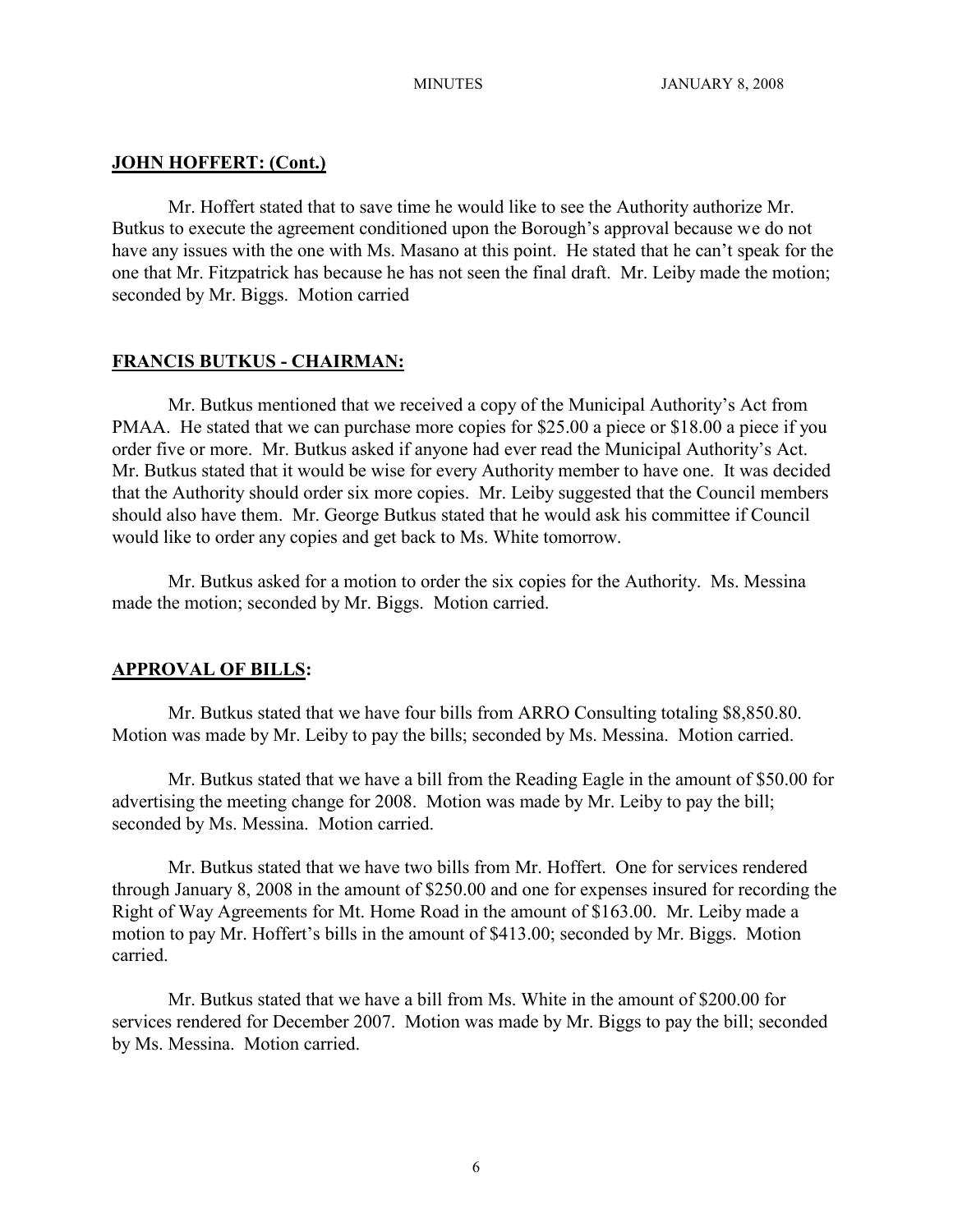## **TREASURER'S REPORT:**

Mr. Butkus asked if everyone had received a copy of the Treasurer's Report dated January 8, 2008 and if anyone had any questions. Mr. Butkus explained that almost all of the money we have is to pay for the projects that we all ready have in process. He explained, for Ms. Messina, that we ordered a pair of gear boxes for the plant about a year ago. He stated that we received the small one in July and that the other was to be in for October, but we still have not received it. He also stated that some of the money is for the Mt. Home Road project and the I & I repairs.

Mr. Butkus also mentioned, for Ms. Messina's benefit, that the Authority put \$600,000.00 on the Blue Ball loan to pay down the debt. Discussion ensued.

 Motion was made by Mr. Leiby to accept the Treasurer's Report; seconded by Mr. Biggs. Motion carried.

# **GEORGE BUTKUS - COUNCIL SEWER COMMITTEE CHAIRMAN:**

Mr. George Butkus gave a report on sampling at the Sewer Plant. He also mentioned that he stopped by Broad Street and that two of the connections were all ready completed when he was there this afternoon and that they were cutting into the third. He mentioned that the paving was not done but that the connections to the sewer was. He mentioned that the contractor is supposed to be on Blanbrid tomorrow.

Mr. George Butkus mentioned that Pete is coming up with a new schedule so that with in every five years every foot of sewer main in the Borough will be televised by the crew operating the plant. He stated that certain problem areas will be check more frequently and certain lateral tie ins.

Mr. Butkus mentioned that the sewer plants new computer system is up and running but they still do not have Internet access because they do not have cable. He mentioned that we already have phone lines going out there so they will be looking into going with DSL so they get a little faster service than dial-up. He mentioned that they need to file some of the reports with the state on line and they can get a lot from the State on line by downloading the information.

Mr. Butkus mentioned that they had to do some repairs to the fence where damage was done when a tree fell on it during the ice storm. He stated that the Borough paid for it and that it was under \$1,000.00.

Mr. Butkus mentioned that hopefully in April they will be working on the bridge at the Sludge Digester.